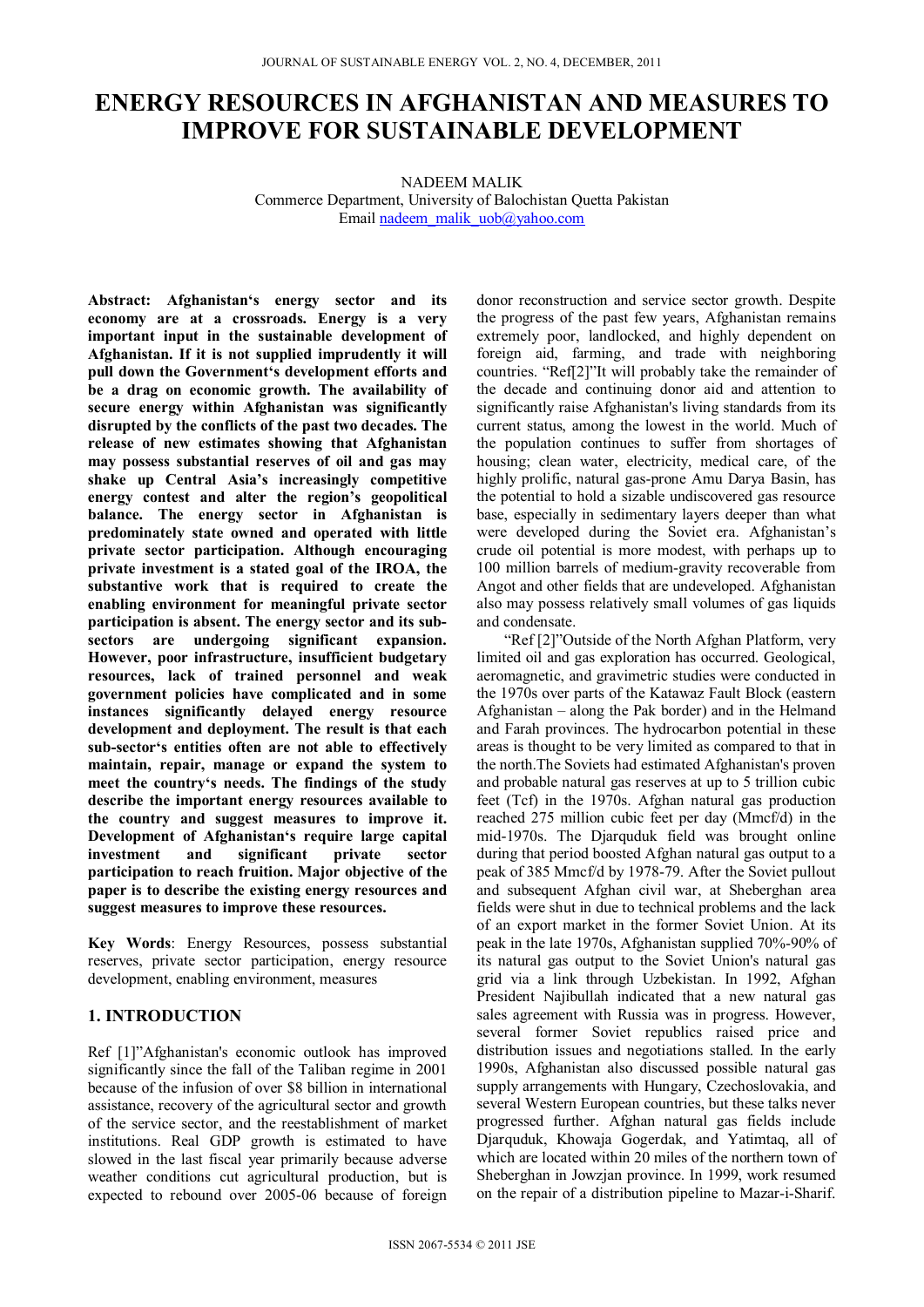Spur pipelines to a small power plant and fertilizer plant also were repaired and completed. Mazar-i-Sharif is now receiving natural gas from the pipeline. The possibility of exporting a small quantity of natural gas through the existing pipeline into Uzbekistan also is reportedly being considered. "Ref [3]"Soviet estimates from the late 1970s placed Afghanistan's proven and probable oil and condensate reserves at 95 million barrels. Most Soviet assistance efforts after the mid-1970s were aimed at increasing gas production. Sporadic gas exploration continued through the mid-1980s. The last Soviet technical advisors left Afghanistan in 1988. After a brief hiatus, oil production at the Angot field was restarted in the early 1990s by local militias. Output levels, however, are though to have been less than 300 b/d. Near Sar-i-Pol, the Soviets partially constructed a 10,000-b/d topping plant, which although undamaged by war, is thought by Western experts to be unsalvageable.

## **Table 1 Energy Infrastructure at a Glance**

| Oil                                  |                                                                                                                                                                                                                                                                                                                                          |
|--------------------------------------|------------------------------------------------------------------------------------------------------------------------------------------------------------------------------------------------------------------------------------------------------------------------------------------------------------------------------------------|
| Angot<br>Oilfield                    | Produces a small quantity of crude oil;<br>located in Sar-i-Pol province. Primitive<br>retorts used at the field and<br>near<br>Sheberghan to refine produced oil.                                                                                                                                                                       |
| <b>Natural Gas</b>                   |                                                                                                                                                                                                                                                                                                                                          |
| Sheberghan<br>Area<br>Gas<br>Fields  | The Djarquduk, Khowaja Gogerak, and<br>Yatimtaq natural gas fields are all located<br>within 20 miles of Sheberghan.                                                                                                                                                                                                                     |
| Pipeline<br>to<br>Mazar-i-<br>Sharif | A pipeline connects these natural gas<br>fields to Mazar-i-Sharif. Limited amounts<br>of gas currently are supplied to a 48-MW<br>power plant near Mazar-I-Sharif (which is<br>full<br>operating<br>at less<br>than one-third<br>the 100,000<br>capacity)<br>and for<br>m t/v<br>fertilizer<br>plant, which is partially<br>operational. |
| Local<br>pipelines                   | Small-diameter pipelines supply gas to<br>the Khwaja Gogerdak and Djarquduk gas<br>with Sheberghan and nearby<br>fields<br>villages.                                                                                                                                                                                                     |
| Electricity                          |                                                                                                                                                                                                                                                                                                                                          |
| Kajaki Dam                           | in Helmand province near<br>Located<br>Kandahar; transmission lines to Kandahar<br>repaired in early 2002, after being<br>damaged by airstrikes in November 2001.<br>Upgrading and expansion program is<br>underway.                                                                                                                     |
| Mahipar<br>Dam                       | Installed capacity of 66 MW. Near Kabul.<br>Operational only two to three months out<br>of the year (springtime) but currently<br>lacking adequate water.                                                                                                                                                                                |
| Naghlu Dam                           | 100<br>MW.<br>Installed capacity of<br>Operational. Provides most of the<br>electricity used in Kabul.                                                                                                                                                                                                                                   |

| Darunta Dam                                                                                                                                                                                                            | Installed capacity of 11 MW. Operational.<br>In Nangarhar province near Jalalabad.                   |  |  |  |  |  |
|------------------------------------------------------------------------------------------------------------------------------------------------------------------------------------------------------------------------|------------------------------------------------------------------------------------------------------|--|--|--|--|--|
| Sarobi Dam                                                                                                                                                                                                             | Installed capacity of 22 MW.                                                                         |  |  |  |  |  |
| Dahla Dam                                                                                                                                                                                                              | Kandahar province. Operational.                                                                      |  |  |  |  |  |
| Mazar-i-<br><b>Sharif Power</b><br>Plant                                                                                                                                                                               | Small natural gas-fired power plant near<br>Mazar-i-Sharif, partially operational at<br>under 30 MW. |  |  |  |  |  |
| Note: This listing of Afghanistan's energy infrastructure was compiled<br>from information available in press and media sources, and should not<br>necessarily be considered comprehensive. Only facilities which have |                                                                                                      |  |  |  |  |  |
| been reported to be functional or under repair have been included.                                                                                                                                                     |                                                                                                      |  |  |  |  |  |

# **2. METHODOLOGY AND OBJECTIVE OF THE STUDY**

The major objective of the study is to make a descriptive review of the existing energy resources in Afghanistan and at the end suggest some important measures in order to make the best possible use of these resources. The methodology of the study was observation and interviews conducted with the respondents related to the study. The nature of the study was descriptive so the data was collected from the Afghan government reports, World Bank, Asian development Bank reports, research papers and other sources.

# **3. MATERIAL AND METHODS**

The State of the Energy Sub-sectors in Afghanistan detailed Analysis

# **Electricity**

"Ref [4]"Electricity drives modern economies and per capita consumption of electricity in Afghanistan is one of the lowest in the world. After a long period of decline, generating capacity, is beginning to grow again as are generation and consumption. Hydro plants account the largest share of capacity with imports in second place and growing. The most promising long-term resource for power generation in Afghanistan is hydropower, which accounts for over 50% of grid-connected installed capacity6**.** Following hydropower, thermal generation, primarily diesel generation, supplies power mainly to urban areas. Utilization of indigenous fossil fuels (natural gas and coal) for power generation is very limited as is utilization of solar, wind and other renewable energy resources. Reliance on diesel is both expensive and environmentally hazardous. Diesel generation costs almost 30 US cents per khw compared to natural gas at 3.5 US cents per kWh. Efforts are underway to utilize local natural gas for power production and this should remain a top priority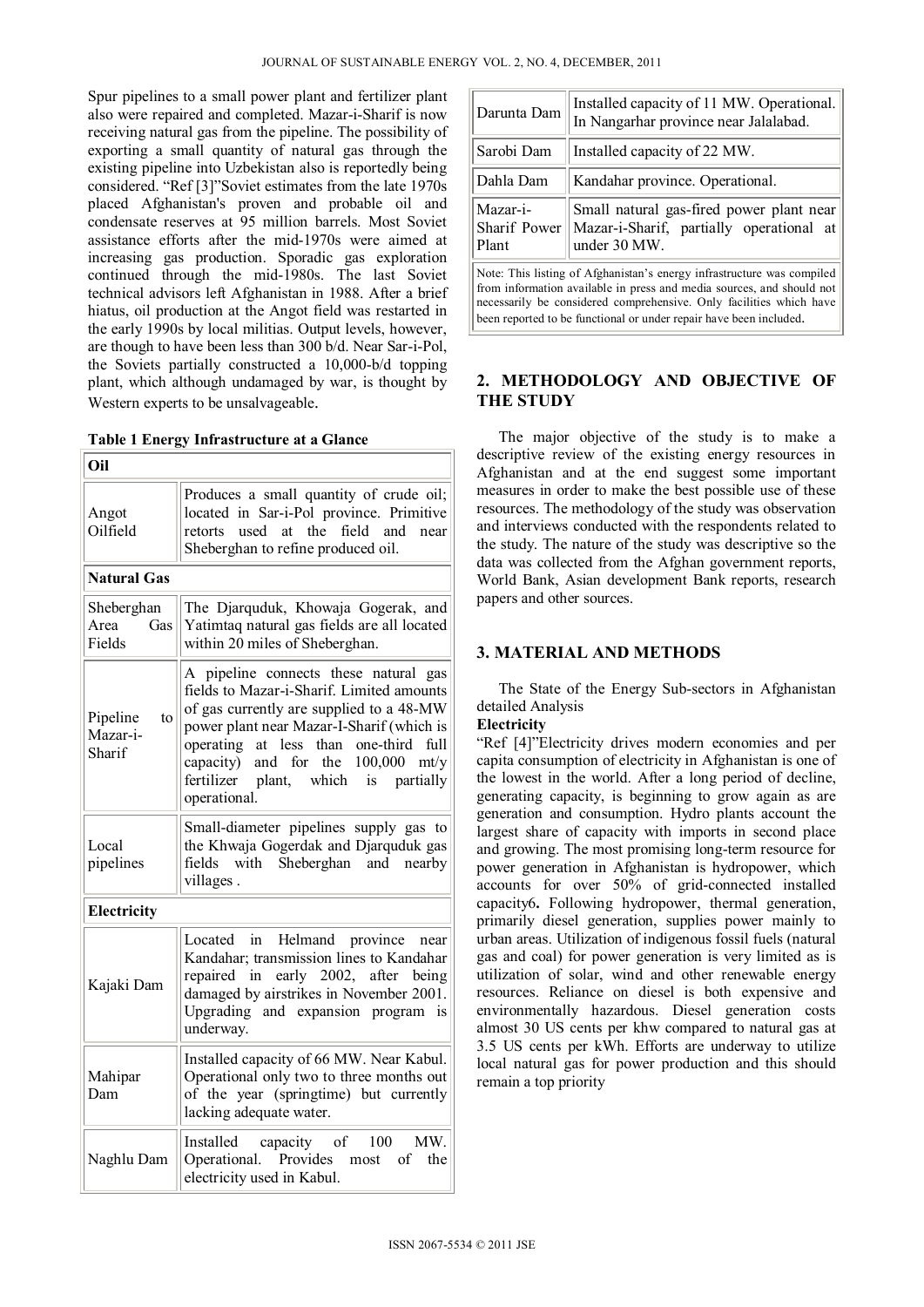**Table 2 Historical Electricity Data** 

|                   |       | 1980<br>1990 | 2000  | 2001  | 2002  | 2003  | 2005<br>2004 |       |
|-------------------|-------|--------------|-------|-------|-------|-------|--------------|-------|
| <b>Generation</b> | 0.94  | 1.10         | 0.47  | 0.39  | 0.69  | 0.81  | 0.76         | 0.75  |
| (billion kWh)     |       |              |       |       |       |       |              |       |
| <b>Imports</b>    | 0.00  | 0.00         | 0.10  | 0.20  | 0.15  | 0.10  | 0.10         | 0.10  |
| (billion kWh)     |       |              |       |       |       |       |              |       |
| Consumption       | 0.88  | 1.02         | 0.53  | 0.56  | 0.79  | 0.86  | 0.81         | 0.80  |
| (billion kWh)     |       |              |       |       |       |       |              |       |
| Capacity          | 0.426 | 0.494        | 0.405 | 0.265 | 0.264 | 0.323 | 0.323        | 0.320 |
| $(million\; kW)$  |       |              |       |       |       |       |              |       |

Source: US EIA

| <b>YEAR</b> | <b>ELECTRICITY -</b> | Year | Electri |
|-------------|----------------------|------|---------|
|             | <b>PRODUCTION</b>    |      | consur  |
|             | <b>BILLION KWH)</b>  |      | kWh     |
| 2000        | 0.43                 | 2000 | 0.51    |
| 2001        | 0.42                 | 2001 | 0.4806  |
| 2002        | 0.375                | 2002 | 0.4537  |
| 2003        | 0.3348               | 2003 | 0.5114  |
| 2004        | 0.3348               | 2004 | 0.5114  |
| 2005        | 0.54                 | 2005 | 0.6522  |
| 2006        | 0.905                | 2006 | 1.042   |
| 2007        | 0.7343               | 2007 | 0.7829  |
| 2008        | 0.839                | 2008 | 1.088   |
| 2009        | 0.839                | 2009 | 1.418   |
|             |                      |      |         |

Source: CIA World Fact Book Source: CIA World Fact Book

Rural power supply continues to rely mostly on micro-hydro plants (MHPs), limited diesel (mostly privately owned), and batteries, with very limited availability to the rural population.7Most rural power generation efforts are funded by donors with limited costsharing by the Government. The financial condition of the sector and the utility is going from bad to worse because there has been little improvement in tariffs and operations while at the same time substantial assets have been added to the system. Maintaining and operating these is expensive and if the Government does not shift its focus from building new infrastructure alone to efficiently operating and maintaining what is has, the burden on the economy will be enormous.

"Ref [5]"Energy in Afghanistan in recent history can be categorized as a period where supply has always been short of demand, as it has in many similar countries. The demand for energy outstrips current supply in every category of energy, including traditional energy which is unsustainably harvested. Much of the deficit in supply can be blamed on the lack of investment, cannibalization and carnage that has accompanied Afghanistan's civil crises since 1978. As civil strife strains financial resources new investment is abandoned, routine maintenance is postponed; spares are taken from one plant for another; skilled human resources that are needed to maintain the capital stock leave; and soon parts are stolen and sold for other uses. Sad and unpreventable as this is, a large share of the gap can be blamed on faulty resource allocation policies.

## **Table 3 Afghanistan electricity Production Table 4 Afghanistan Electricity Consumption**

| <b>YEAR</b> | <b>ELECTRICITY -</b> | Year | Electricity          |
|-------------|----------------------|------|----------------------|
|             | <b>PRODUCTION</b>    |      | consumption (billion |
|             | (BILLION KWH)        |      | kWh                  |
| 2000        | 0.43                 | 2000 | 0.51                 |
| 2001        | 0.42                 | 2001 | 0.4806               |
| 2002        | 0.375                | 2002 | 0.45375              |
| 2003        | 0.3348               | 2003 | 0.5114               |
| 2004        | 0.3348               | 2004 | 0.5114               |
| 2005        | 0.54                 | 2005 | 0.6522               |
| 2006        | 0.905                | 2006 | 1.042                |
| 2007        | 0.7343               | 2007 | 0.7829               |
| 2008        | 0.839                | 2008 | 1.088                |
| 2009        | 0.839                | 2009 | 1.418                |
|             |                      |      |                      |

#### **PETROLEUM**

Relative to other forms of energy and to the region, Afghanistan has minimal oil and gas resources and consumption at this time is mainly transportation fuels and liquid fuel for power. Currently petroleum products such as diesel, gasoline, and jet fuel are imported, mainly from Pakistan and Uzbekistan, with limited volumes from Turkmenistan and Iran. Natural gas holds potential for power generation but suffers from a severe lack of investment

# **NATURAL GAS**

Natural gas it not yet a significant energy resource, although it has the potential to be a significant source of energy for the country and an important source of revenue to the Government. The consumption of natural gas is supply constrained just as it is for all other energy resources. Consumption and production of gas is estimated at about 21.2 million cubic feet/day, although it is likely that this is an overestimate8. In 2003, the World Bank reported that Afghanistan ―meets only 40% of increasing domestic natural gas demand, produces gas at 25% of its peak level in the 1980's, and loses 30% of that production to leakage - posing revenue and safety issues.  $\Box$  By 2006, this had fallen to about 20% of gas demand being met. To increase production, both the complete infrastructure must be re-built and/or constructed as new and new exploration and development must be undertaken.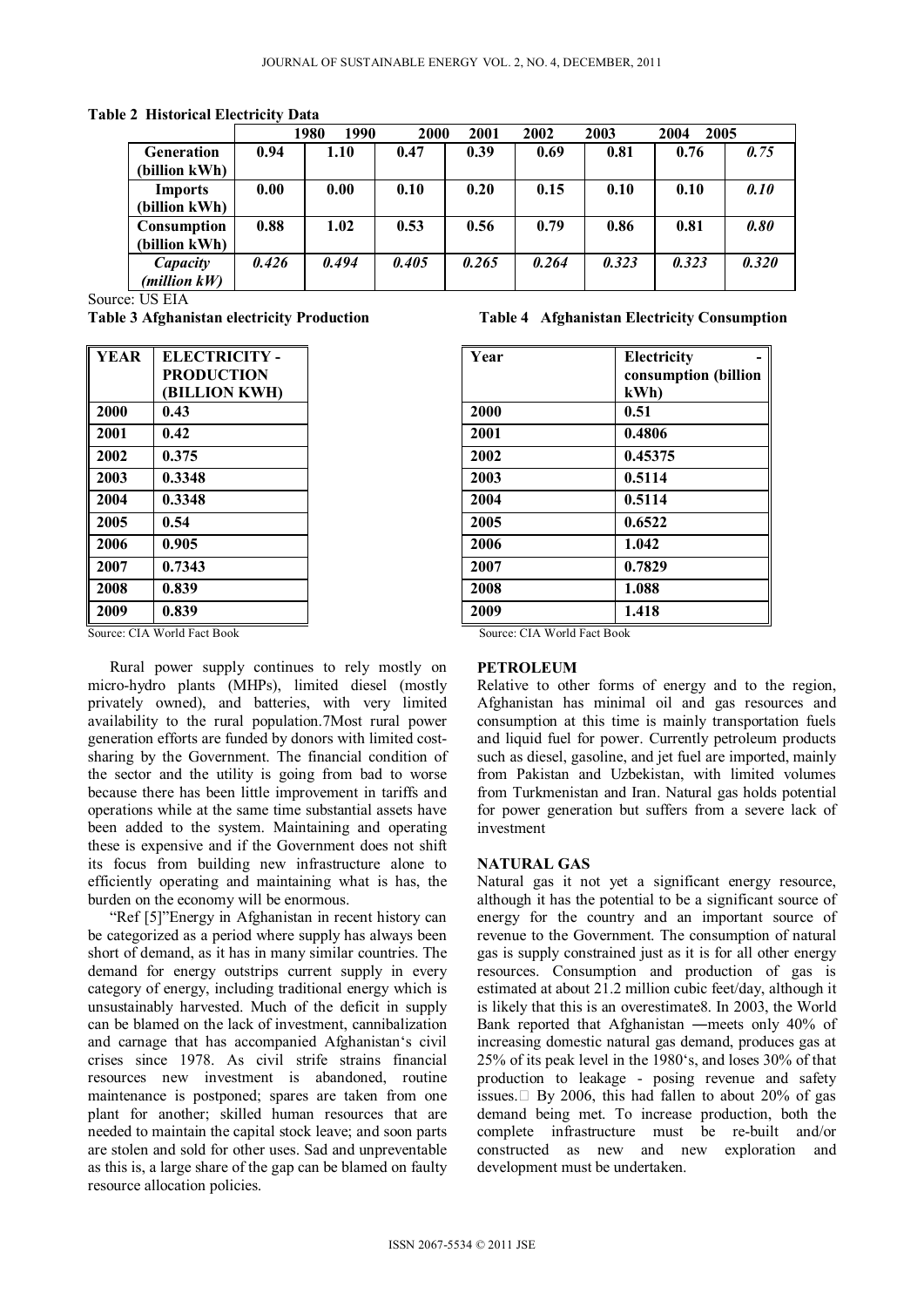**Table 6 Natural gas - production: 20 million cu m** 

|      | Year Natural gas - production Rank Percent Change Date of Information |    |           |           |
|------|-----------------------------------------------------------------------|----|-----------|-----------|
|      | 2004 220,000,000                                                      | 68 |           | 2001 est. |
|      | 2005 220,000,000                                                      | 68 | $0.00\%$  | 2001 est. |
|      | 2006 50,000,000                                                       | 76 | $-77.27%$ | 2003 est. |
| 2007 | 20,000,000                                                            | 84 | $-60.00%$ | 2004 est. |
| 2008 | 20,000,000                                                            | 87 | $0.00\%$  | 2006 est. |
| 2009 | 20,000,000                                                            | 86 | $0.00\%$  | 2006 est. |

Source: CIA World Fact Book

**Table 7 Natural gas - consumption: 20 million cu m**

| Year Natural gas - consumption Rank Percent Change Date of Information |     |           |           |
|------------------------------------------------------------------------|-----|-----------|-----------|
| 2004 220,000,000                                                       | 92  |           | 2001 est. |
| 2005 220,000,000                                                       | 92  | $0.00 \%$ | 2001 est. |
| 2006 50,000,000                                                        | 101 | $-77.27%$ | 2003 est. |
| 2007 20,000,000                                                        | 107 | $-60.00%$ | 2004 est. |
| 2008 20,000,000                                                        | 108 | $0.00 \%$ | 2006 est. |
| 2009 20,000,000                                                        | 109 | $0.00 \%$ | 2006 est  |

Source: CIA World Fact Book

"Ref [6]"Like other energy prices, current gas prices are too low to cover costs of rehabilitation, O&M and expansion of production and infrastructure. For incremental gas production, tariffs may be less than half of the level needed to cover costs. Moreover, the IROA collects no taxes or royalties from the natural gas sector, missing out on a potentially major source of revenue. As a result, sector entities have been unable to effectively operate, repair and maintain the system. A large part of the infrastructure for storage, transmission and distribution has been damaged while the remaining capacity is in need of rehabilitation. There is no incentive to conserve or to optimize use of gas resources as the present cost is so low and operations are so inefficient.

There is a good deal of uncertainty about reserves that can only be resolved with further exploration. Studies put proven reserves between 1 trillion cubic feet (tcf) and 15 to 20 tcf. Other studies estimate additional probable reserves of 15 or 20 tcf. Regardless, of the whether reserves are 1 tcf or more, there is still sufficient gas to justify immediate exploration and develop and utilization in power and, possible, for compressed natural gas (CNG) vehicle.

"Ref [7]"Development of Afghanistan's natural gas resources has the potential of improving domestic energy resources, reducing environmental impacts and supporting economic growth. Natural gas reserves are potentially large enough to support development of electricity generation as well as a fertilizer plant and local commercial and residential markets in the Sheberghan area. Plans are underway to rehabilitate the gas fields to expand production and to upgrade the existing gas pipeline network to supply the fertilizer plant and the local market. Activities to promote exploration and development of additional gas resources have been underway for some time.

Progress in developing these resources is being delayed by a number of factors that affect the ability to develop

this resource and attract private investment. Technical assistance and training activities provided through donor funding have been ongoing for a number of year to help resolve this impediments. To date, results have been mixed and many of the activities are behind schedule.

Due to the importance of the natural gas sector as a significant contributor to Afghanistan's domestic energy production, as well as provide an important revenue source to the GOA, efforts to develop the sector need to be given a high priority within the IROA s overall Energy Sector Strategy.

# **CRUDE OIL**

"Ref [8]"Afghanistan has only limited supplies of oil. According to the USGS reserves are 13-14 million tons. Domestic oil production is insignificant with current production is about 400 barrels/day (Technical Annex, January 2004).

As a result, Afghanistan depends on imports for most of its consumption. Oil is produced in limited quantities primarily from the Angot oil field, located in Sar-i-Pol province. The U.S. government estimates that total oil reserves could be as much as 270 billion barrels.

If investments take place as envisioned, it is estimated that oil production could increase from the current 400 bpd (barrel of oil production per day) to 3,000 bpd by 2008; 5,000 bpd by 2010 and 10,000 bpd by 2015.

## **COAL**

Like all other in Afghanistan, the demand for coal does not drive production but rather production limits consumption. The table below illustrates the production and consumption position since 1980. The Afghan coal industry is operating at low production rates, less than 200,000 tons reported per year; devastation of more than 2 decades of war and years of neglect, Afghanistan's coal mines struggle to sustain current levels of production. The supply of coal is essential for domestic energy / heating and industrial uses. The quantity and quality of coal resources remains relatively unknown and programs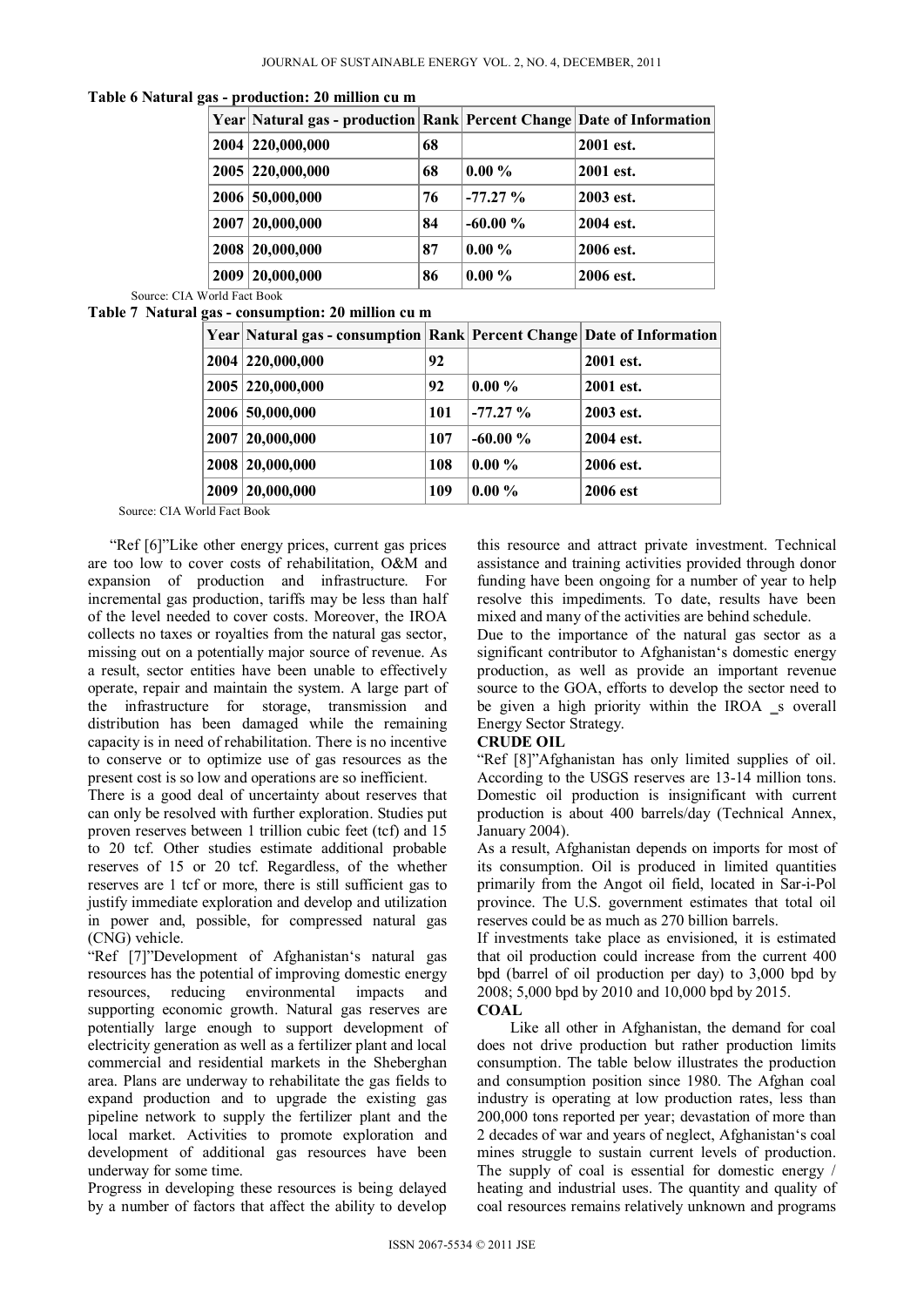to assess alternatives could take up to three years. As such, there will be a continued reliance on existing producing mines in Baghlan province as well as small **Table 8 Coal Energy Data (million short tons)** 

mines in Bamyan provinces.

|                                                       | 1980  | 1990  | 2000  | 2004  | 2005  | 2006  | 2007  | 2008  |
|-------------------------------------------------------|-------|-------|-------|-------|-------|-------|-------|-------|
| Production                                            | 131   | 0.116 | 0.089 | 0.092 | 0.096 | 0.099 | 0.103 | 0.099 |
| Consumption                                           | 0.131 | 0.116 | 0.089 | 0.092 | 0.096 | 0.099 | 0.103 | 0.099 |
| $C_{\text{out}}$ on $F_{\text{tot}}$ $F_{\text{tot}}$ |       |       |       |       |       |       |       |       |

Source: US EIA

Until the end of 2006, Afghan coal operations were primarily contained in state enterprises of Northern Coal Enterprise and Sabzak Coal with oversight of the Ministry of Mines. Some recent lease arrangements to private operators have since been put in place that provide private firms with coal mining rights affiliated with cement operations. In May 2007, President Karzai announced the establishment of a Coal Commission. The genesis of this commission is the increasing discussion within Government to promote indigenous energy resources for power use as well as to examine the industry demand for coal as a fuel source. No programmatic assistance has been provided to the Afghan coal sector.

#### **COAL DEPOSITS AND COST**

"Ref [9]"In general terms there are 11 coal mines in Afghanistan with approximately 5 that have been deemed to be reasonably safe for operation and viable for local production and use. Considerable coal reserves have yet to be explored in Afghanistan. Coal is used in these mining areas as well as transported into Kabul and other cities; transport of coal is generally conducted by private market entities although some mines maintain their own transportation as well. The current price of coal is indicated to be \$65-\$90 per ton depending on transport costs – the actual coal price per ton is estimated to be around \$20-\$25.00. In terms of regional coal costs, this is high.

The health and safety conditions at the mines, many of which are underground, are horrific. An example is the ongoing fires at the Dahne Tor coal mine. US Geological Survey (USGS) experts visited the site in 2006 and indicated that unregulated mining observed is conducted in a seam that is several hundred feet (stratigraphically and topographically) higher than the main seam that was mined decades ago. The main mine was semimechanized, but everything is now collapsed, attributed by Afghan coal managers to landslides, poor technical oversight and general subsidence. It is estimated that millions of dollars are required to sufficiently upgrade the health and safety conditions at these mine operations.

Longer-term strategies for growth in the Afghanistan coal sector remain several years away but consideration of coal power is underway; the Ministry of **Table 9 Wind Potential**

Mines has included a 100MW coal fired power plant in its 1386 budget figures; this presents interesting interministerial issues as the Ministry of Energy and Water is responsible for state power generation which is implied in this budget proposal. The confirmed quantity and quality of coal resources remains relatively unknown but appears good.

#### **COAL USES**

Afghan coal is primarily used for home cooking and heating needs. The estimated demand for coal in Afghanistan is approximately 250,000 tones per year (for residential, commercial, and light industrial uses nationwide). Over the next three years it is expected that demand for coal will also increase as a result of the manufacture of cement and possible coal power development. Therefore, recovery of the cement industry will significantly alter the total demand for coal. Mechanisms are not in place to transparently and rapidly address winter coal issues.

#### **COAL FOR POWER**

 "Ref [10]"In addition to the Aynak copper power needs, Government has begun to assess the power needs of the proposed Hajigak Iron Ore deposit as well as simply the generation of coal for power to supply the central and western parts of the country that now have no or limited power access. This is a topic where both the Ministry of Mines and the Ministry of Energy and Water have important roles but have yet to determine strategic priorities for development of coal for power including methods to attract sustainable investment. Opportunities such as this argue for the development a cogeneration policy and simplified power purchase agreements for co generated power.

# **RURAL AND RENEWABLE ENERGY**

 Renewable energy offers the greatest hope for Afghanistan in general and rural energy in particular. Renewable energy includes hydro, solar, wind, geothermal, biomass and wood. Hydro, both large and small, represents significant untapped resources. According to the ADB, there is 18,400 MW of untapped hydro potential in the country.

Afghanistan has excellent wind potential in many areas and is economical compared to diesel as shown in the table below.

| аок 7  w ши 1 окинан                     |                   |                |                                         |  |  |  |  |
|------------------------------------------|-------------------|----------------|-----------------------------------------|--|--|--|--|
| Wind<br>Resource Utility<br><b>Scale</b> | <b>Wind Class</b> | Wind Speed m/s | <b>Total Capacity Installed</b><br>(MW) |  |  |  |  |
| Good                                     | 4                 | $6.8 - 7.3$    | 75,970                                  |  |  |  |  |
| <b>Excellent</b>                         | A.                | $7.3 - 7.7$    | 33,160                                  |  |  |  |  |
| <b>Excellent</b>                         | 6                 | $7.7 - 8.5$    | 33,100                                  |  |  |  |  |
| <b>Excellent</b>                         |                   | > 8.5          | 15,800                                  |  |  |  |  |
| Total                                    |                   | 158,100        |                                         |  |  |  |  |

Source: National Renewable Energy Laboratory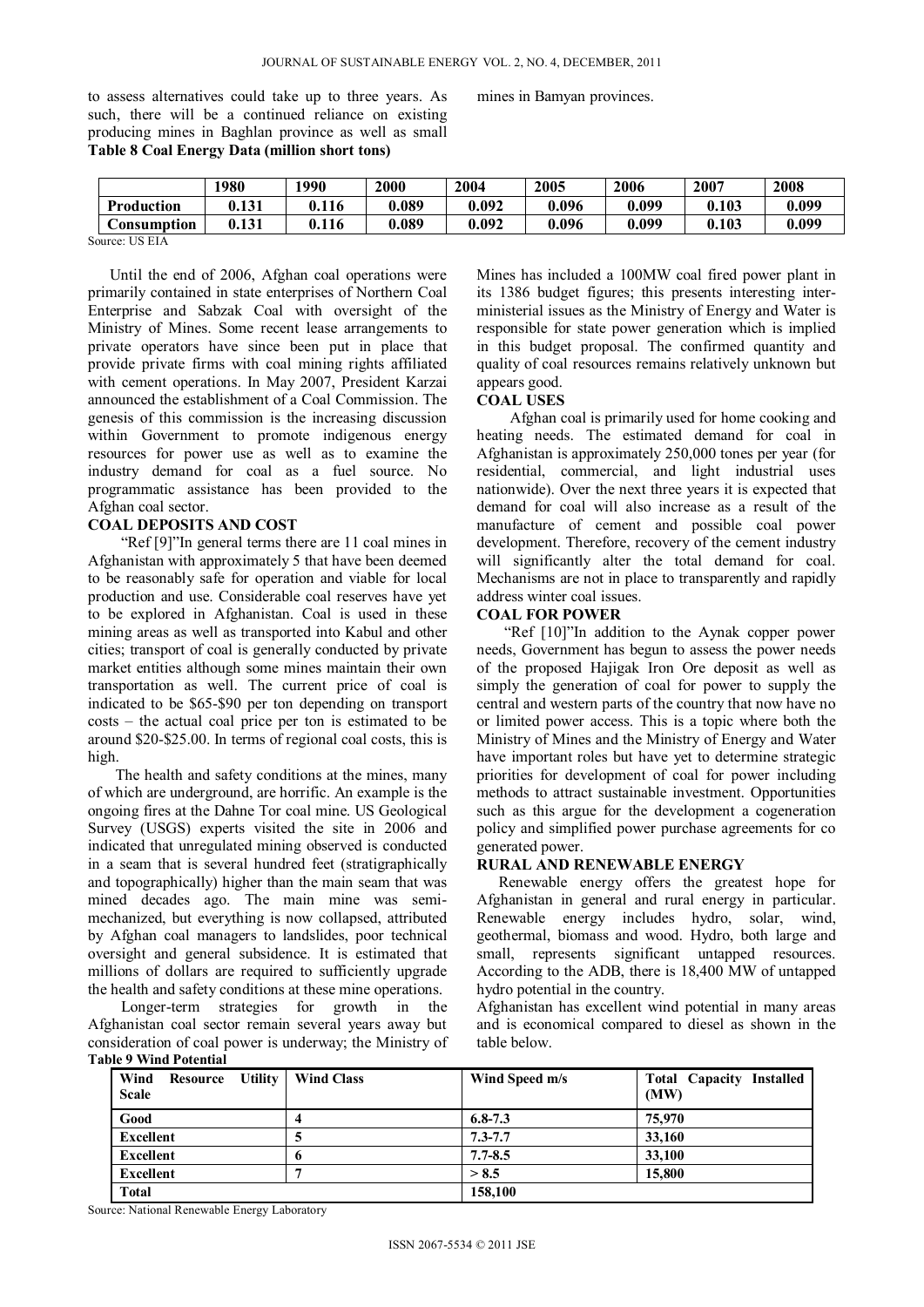"Ref [11]"Not all of this potential wind energy can be economically converted into electricity because of a number of factors such as distance from population centers and wind speed. However, the first initial survey indicates that there is significant potential which can be tapped at around US\$ 0.09 per kWh.

There is significant solar potential but it still remains a high cost energy resource for electricity. The Indian Government has funded a solar village initiative. While solar PV is expensive compared to the cost of generation for other alternatives, there is strong evidence that with the proper enabling environment of micro credit and training, solar home systems are a viable electricity source. Solar cookers have shown significant promise in other countries and may have widespread application here. Solar cookers were deployed in Afghan refugee camps in Pakistan.

"Ref [12]"It is important to note that there are many environmental benefits from using renewable energy such as reduced emissions (both indoor and outdoor) but the development of renewable energy must also consider the potentially negative environmental impacts. It is important that EIA guidelines be followed and the as with any energy project, public debate is an important tool.

There is an overwhelming view that rural areas need electricity and that providing access is the best use of resources for energy. An Asia Foundation survey in 2006 concluded that at the local level electricity was the second most important problem behind unemployment. When survey respondents were asked what were the largest problems at the national level, they citied electricity as the ninth most important problem The Asia Foundation sample was not representative of the country from an energy perspective and used a definition for rural that obfuscates the real patterns of importance in planning development assistance The results from other countries consistently indicate that there is a hierarchy for demand to services and electricity is usually further down on the ladder than services such as an all weather road, water supply, schools, and clinics. For example, if the preponderance of survey respondents already has access to road, water and schools, then electricity may well be their next choice of service. In rural-remote Afghanistan, if Afghans are similar to the peoples of the region, then access to electricity will not be their most urgent priority.

"Ref [13]"Additionally, experience the world over has provided an important lesson with regard to blindly providing access to electricity.

There is no guarantee that increased access to electricity will bring economic benefits. Simply look around in Kabul and other urban areas where residential access has increased. If access to electricity is not targeted to or coupled with income generating activities, then rural access brings lighting and little else.

#### **Demand**

"Ref [14]"Although there is little data for Afghanistan on rural energy use, inferences can be drawn from similar countries in the region. There is a tendency to assume that grid connected electricity offers the best form of energy for rural populations. Experience throughout the world has shown that there is a progression in the use of

energy. Due to the dispersed nature of the rural population, renewable energy offers the best solution for electrification for the majority of Afghanistan's rural population that currently does not have access to electricity and has no real expectation of connection to the grid

It is very important that the economic conditions and opportunities of rural population be fully understood when devising a rural energy strategy. Too often donors and Government officials have blindly followed a policy of rural electrification. The result has been much higher cost energy delivered than people can afford and little, if any, associated economic activity. The goal of increasing energy is poverty reduction and economic growth. Electricity alone in rural areas is unable to do that job.

What is not known about rural Afghan's economic and energy characteristics? First, rural Afghani's are poor by most countries'standards. ―Over 20.4% of the rural population cannot meet the minimum level of dietary energy required to sustain a healthy life. $\Box$  19 Unemployment is rampant. Average household income is estimated to be no greater than \$231 a year.

"Ref [15]"Probably less than 4% of rural households have access to electricity. Of those with access, 7% use electricity for lighting. Kerosene lamps are the major source of lighting, representing roughly 86 percent. It is highly likely given what is known about other countries, that the main source of cooking fuel is from self collected fire wood from which there is no monetary outlay or charcoal. This information is valuable because it tells us how much of a rural household's money income is devoted to energy. Using detailed data for Balochistan, the average rural household spends only 3.5% of its budget on energy and this includes imputed or no cash outlays. Clearly, for many families on the lower end of the income spectrum, the vast majority of energy services are self supplied – that is through the gathering of fuel wood, crop residues, and other biomass. Energy expenditures were dominated by wood, charcoal, and kerosene. Wood and charcoal are used mainly for cooking and heating, while kerosene is the main source of lighting. Rural Afghanistan is similar.

Extreme poverty in rural areas also is related to lack of income earning opportunities. The productive use of energy helps reduce poverty by providing alternative sources of livelihoods and increase educational and training opportunities. The remoteness of rural locations and the rough terrain make expansion of the electricity grid into these areas economically infeasible. Therefore, the application off-grid technologies to these areas including renewable energy resources— and other forms of energy is the primary focus of IROA activities.

#### **Supply**

"Ref [16]"There is no reliable data on traditional energy use in rural Afghanistan. The bulk of commercial energy is supplied by kerosene, Hydro power and diesels. Hydro, wind and solar offer opportunities for small scale supply. Following hydro, solar energy has the greatest potential as a renewable energy source but cost remains a major barrier. Estimates indicate that in Afghanistan solar radiation averages about 6.5 kWh per square meter per day and the skies are sunny about 300 days a year. Consequently, the potential for solar energy development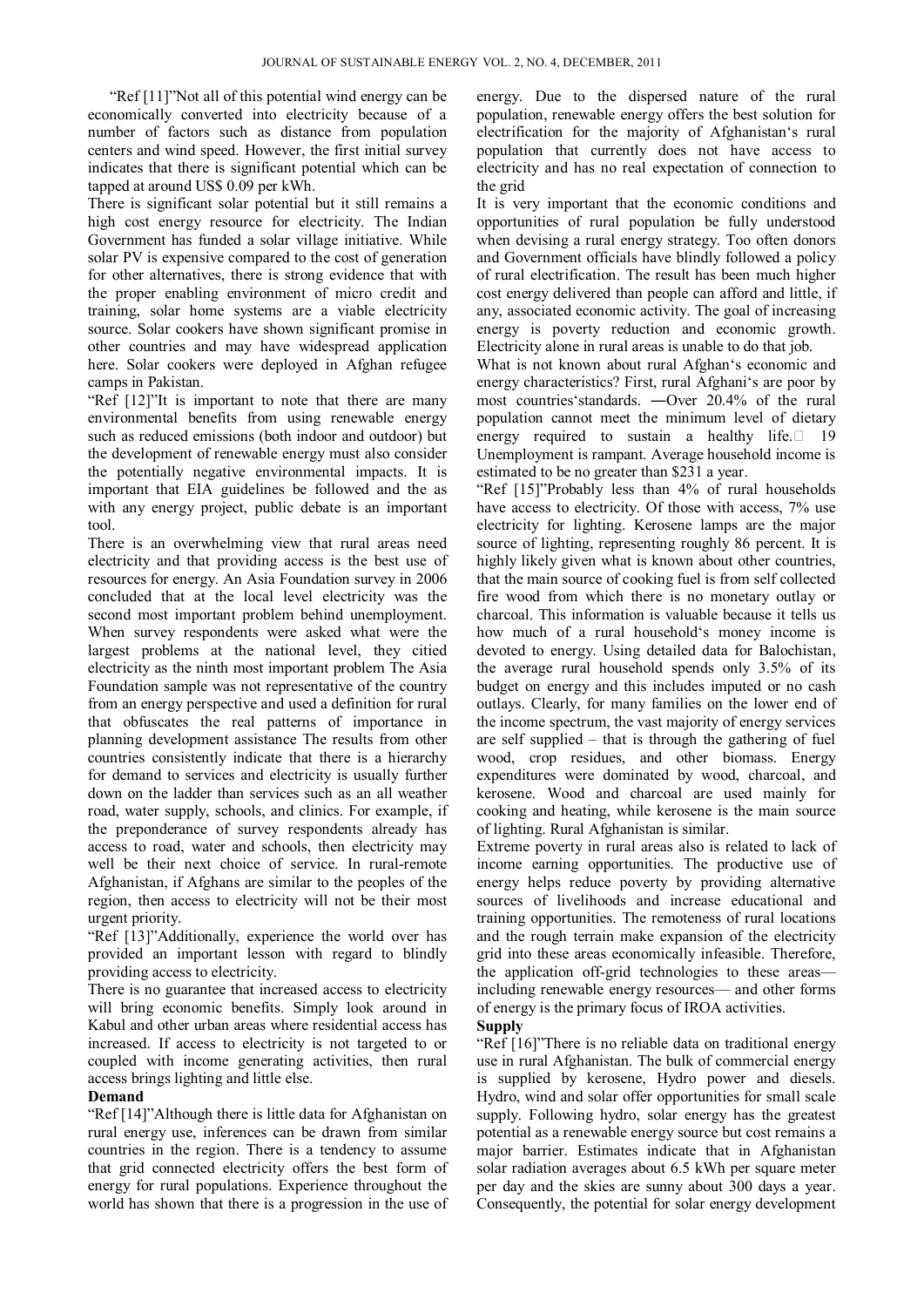is high, not only for solar water heaters for homes, hospitals and other buildings, but also for generating electricity. In addition, some 125 sites have been identified for micro-hydro resource development with the potential to generate 100 MW of power.

Other renewable energy technologies, particularly microhydro and wind energy, have broad applicability within rural areas of Afghanistan and offer employment opportunities directly through operation and maintenance requirements, and indirectly through businesses like agro $\Box$ processing that provide off farm work.

Hydropower, solar, wind and biomass offer the most potential to contribute to energy supply. Development, however, requires sound institutional and financial support, sustained commitment and a long-term development horizon. Use of renewable energy is beset by a number of factors, including high upfront costs, lack of suppliers, inadequate financing mechanisms, and weak institutional and technical capacity.

# **Role of the Private Sector**

"Ref [17]"Throughout the world, the role of the private sector in energy is growing and is significant in most countries. In Afghanistan, it is virtually nonexistent. The roles of the private sector vary from managing government owned assets to outright ownership and operation. There are examples where all these mechanisms coexist in one country. There are other examples where countries have chosen one model and yet, others where the country transitions over time from the simplest model (management contract) to complete ownership and operation.

To be sure, there are obstacles in Afghanistan to greater private sector involvement, primarily to investment, but some of these obstacles can be completely overcome and others offset with innovative mechanisms. The private sector can be called upon to manage, operate, invest and/or own energy entities and operations. Each different mechanism has its advantages and disadvantages. Often, there is a progression from management through ownership that takes into account the current situation. Take the electricity sub-sector for example. It is highly unlikely under the current security, institutional, policy and legal/regulatory situation, that private investors will be attracted to invest in a large-scale power plant. However, until these issues are resolved, there are many other ways to use the private sector. Billing can be outsourced. Individual power plants could be given on management contract. There are a variety of mechanisms available now for the IROA to tap the private sector as it prepares the enabling

frameworks and other requisite mechanisms to foster full private sector ownership and operation.

The single most important challenge facing energy is attracting the private sector in a meaningful way. The sector is plagued by inefficiency and under investment. Private sector participation in Afghanistan's energy sector is crucial to achieving its long term objectives of the sector. Efforts to attract private investment are incorporated with IROA programs and projects, but there is no coordinated approach to achieving this goal. In particular, options for private participation beyond equipment and supplies and management contracts need to be explored, and effective policies put into place.

Perhaps the single biggest constraint in the sector is the very limited capacity given the tasks that need to be accomplished. Both the Ministries and the SOEs are characterized by limited capacity, the low numbers of trained/skilled personnel below the senior levels. It is imperative that basic managerial skills be provided and that training in accounting and finance also take place.

# **IV. SUGGESTED MEASURES TO IMPROVE ENERGY SECTOR IN AFGHANISTAN**

 There is a time in Afghanistan's future when energy will be abundant, blackouts will be a thing of the past, and most of its energy needs will be provided directly by the private sector. Private investors will develop power plants, operate and own distribution systems and develop in situ resources, just as they have begun to do in many countries. But that is the distant future. For now, Afghanistan must work hard to increase energy production, doing so efficiently and in a cost effective manner. It can do this by building new capacity and by improving the efficiency of existing infrastructure, building capacity in its workforce, and reorganizing its energy operations to make them more transparent, increase operating efficiency and prepare them for eventual entry into the private sector. At the same time though, it must begin laying the ground-work for the eventual large-scale participation of the private sector.

"Ref [18]"The time has come that Afghanistan must not only focus on the immediate energy needs but turn attention to the longer run. It knows where it is going and but not necessarily how to get there. This strategy will address the questions of where we are going and how we get there. What this means for energy is that as we continue to focus our efforts on short run options to increase supply, one must begin developing the foundation that will support long run sustainable growth. Afghanistan must be laying the legal, regulatory, commercial and institutional foundations to unleash the power of the private sector when conditions are appropriate.

The following factors will help in the improvement of the energy sector.

- Increased Private Sector Provision of Energy
- Better Sector Governance
- Increased trade with neighboring countries, focusing on the transmission of energy
- Expand the availability of electric power
- Develop a Master Plan for Rural Energy; and,
- Establish market-based tariffs with a clear timetable to phase out subsidies

# **Electricity**

Afghan government should rehabilitate hydro and thermal generating facilities; increase power imports and develop PPAs with Central Asian countries; purchase small diesel generating sets for supplementing power supply in selected urban areas; develop selected transmission lines to maximize deliverability from domestic generation sources and increase use of imported power; and develop micro-hydro and other energy resources in rural and remote areas. Through these combined efforts, the supply of electricity throughout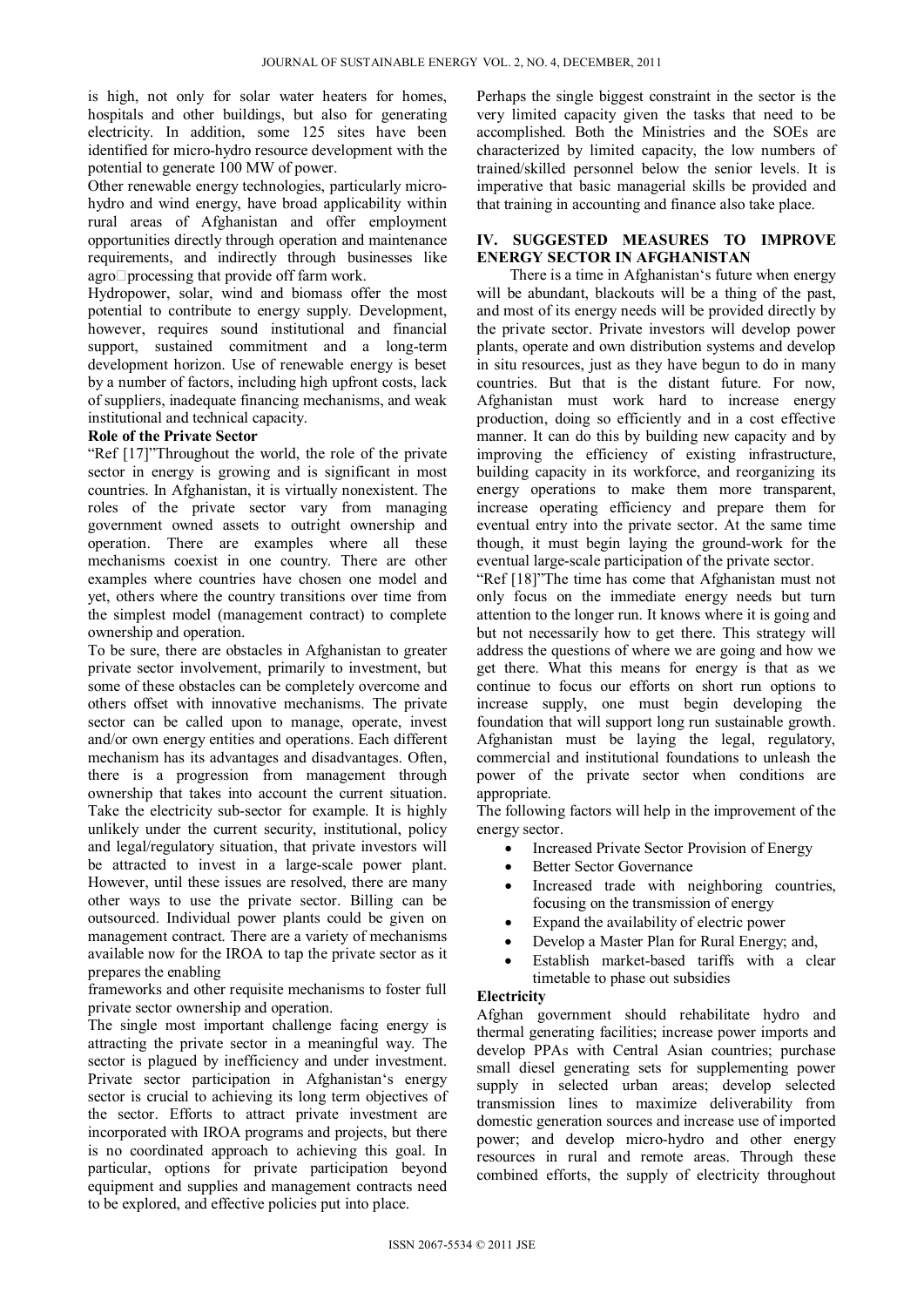Afghanistan has increased by 66% albeit from a very low base.

A key objective of these initiatives is to increase the number of connections, adding about 850,000 residential and non-residential connections by 2010 to increase access in urban areas from an estimated 27% currently to 65% by 201031; and, country-wide from 6% currently to almost 25 % by 2010. By 2015 the goal is to increase urban access to 90% and achieve an overall national access rate of 33%.

# **Natural Gas**

"Ref[19]"Development of Afghanistan's natural gas resources has the potential of improving domestic energy resources, reducing environmental impacts and supporting economic growth. Natural gas reserves are potentially large enough to support development of electricity generation as well as a fertilizer plant and local commercial and residential markets in the Sheberghan area. Plans are underway to rehabilitate the gas fields to expand production and to upgrade the existing gas pipeline network to supply the fertilizer plant and the local market. Activities to promote exploration and development of additional gas resources have been underway for some time.

Afghanistan needs to develop indigenous energy resources, including natural gas reserves in the Sheberghan area. Data on gas reserves indicate that there is sufficient low-cost gas reserves available to operate a combined cycle turbine plant at Sheberghan for 25 years and that the cost per kWh of power generated would be in the 2.8 to 3.5 cent range. While this is more expensive than the cost of imported power, which currently is in the 2.0 to 2.5 cents/kWh range, future prices are expected to be 4.0 cents/kWh or more. Also,it is important to note the domestic benefits resulting from developing the gas fields and gas-fired power plant. USAID is exploring options for some funding of a 100MW gas-fired power plant to be located near the Khwoja Gegertak, Jarkaduk and Yatimtaq gas fields and an associated urea plant. USAID is confirming the size of the reserves, quality of the gas and delivery prospects for the plant and plans to move forward with construction of the generating plant pending results of these assessments.

"Ref [20]"In addition, current gas prices are too low to cover costs of rehabilitation. For incremental gas production, tariffs may be less than half of the level needed to cover costs. Moreover, the IROA collects no taxes or royalties from the natural gas sector, missing out on a potentially major source of revenue. As a result, sector entities have been unable to effectively operate, repair and maintain the system. A large part of the infrastructure for storage, transmission and distribution has been damaged while the remaining capacity is in need of rehabilitation.

The majority of more than 12,000 residential customers and more than 700 business customers are not metered. Afghan Gas management indicates that metered and nonmetered customers generally pay the same rate for gas. No meaningful data is available to adequately present the costs of operating and maintaining the system at this time.53 Moreover, the technical standard of Afghan gas operations is extremely low. There is no incentive to

conserve or to optimize use of gas resources as the present cost is so low and operations are so inefficient.

The operational strategy of the Government for the gas sector is to promote economic growth by removing impediments to the reconstruction and modernization program and to open the sector to private investment, particularly for gas exploration and development. Efforts to attract private investment depend on developing policy reforms and structural changes to support longer-term sector development and expansion. Progress to date has been slow, thereby limiting investor interest. Options to speed up this process and to increase private sector involvement need to be explored.

# **Crude Oil and Petroleum Products**

"Ref [21]"Afghanistan has only limited supplies of oil. Domestic oil production is insignificant and current production is about 400 barrels/day.55 As a result, Afghanistan depends on imports for most of its consumption. Oil is produced in limited quantities primarily from the Angot oil field, located in Sar-i-Pol province. Given the serious supply shortfall, in order to meet country's needs, most petroleum products—diesel, gasoline and jet fuel included—are imported primarily from Pakistan and Uzbekistan.

Infrastructure for local production of oil is largely nonexistent and what infrastructure is present is functioning inefficiently and suffers from chronic under-funding. In addition, the level of local expertise in oil exploration and development is limited. As a result, sector entities have been unable to operate effectively, to repair and maintain the system, nor engage effectively in new exploration and development. A large part of the infrastructure for storage, transmission and distribution of petroleum products has been damaged, while the remaining capacity is in need of rehabilitation.

Much of the petroleum resource potential of Afghanistan and all of the known crude oil and natural gas reserves are in northern Afghanistan, located in parts of two geologic basins – the Amu Darya Basin to the west and the Afghan-Tajik Basin to the east. Most of the undiscovered crude oil is in the Afghan-Tajik Basin, and most of the undiscovered natural gas is in the Amu Darya Basin. The U.S. government estimates that total oil reserves could be as much as 270 billion barrels.

If planned investments take place as envisioned, it is estimated that oil production could increase from the current 400 bpd (barrel of oil per day) to 3,000 bpd by 2008; 5,000 bpd by 2010 and 10,000 bpd by 2015. Clearly, however, the increased investment will require changes in the laws, rules and regulations in the sector and creating an environment conducive to expanded private sector involvement. Total revenue streams from these investments are estimated to increase, at a minimum, from \$5.1 million in 2004 to about \$292 million/year by 2015 assuming a price of \$80 a barrel. These revenue estimates do not include additional revenue from value added taxes that could be derived from converting the crude oil to refined petroleum products.

#### **Coal**

"Ref [22]"Afghanistan has reasonably good quality coal resources and is estimated to have significant coal reserves (probable reserves estimated at about 400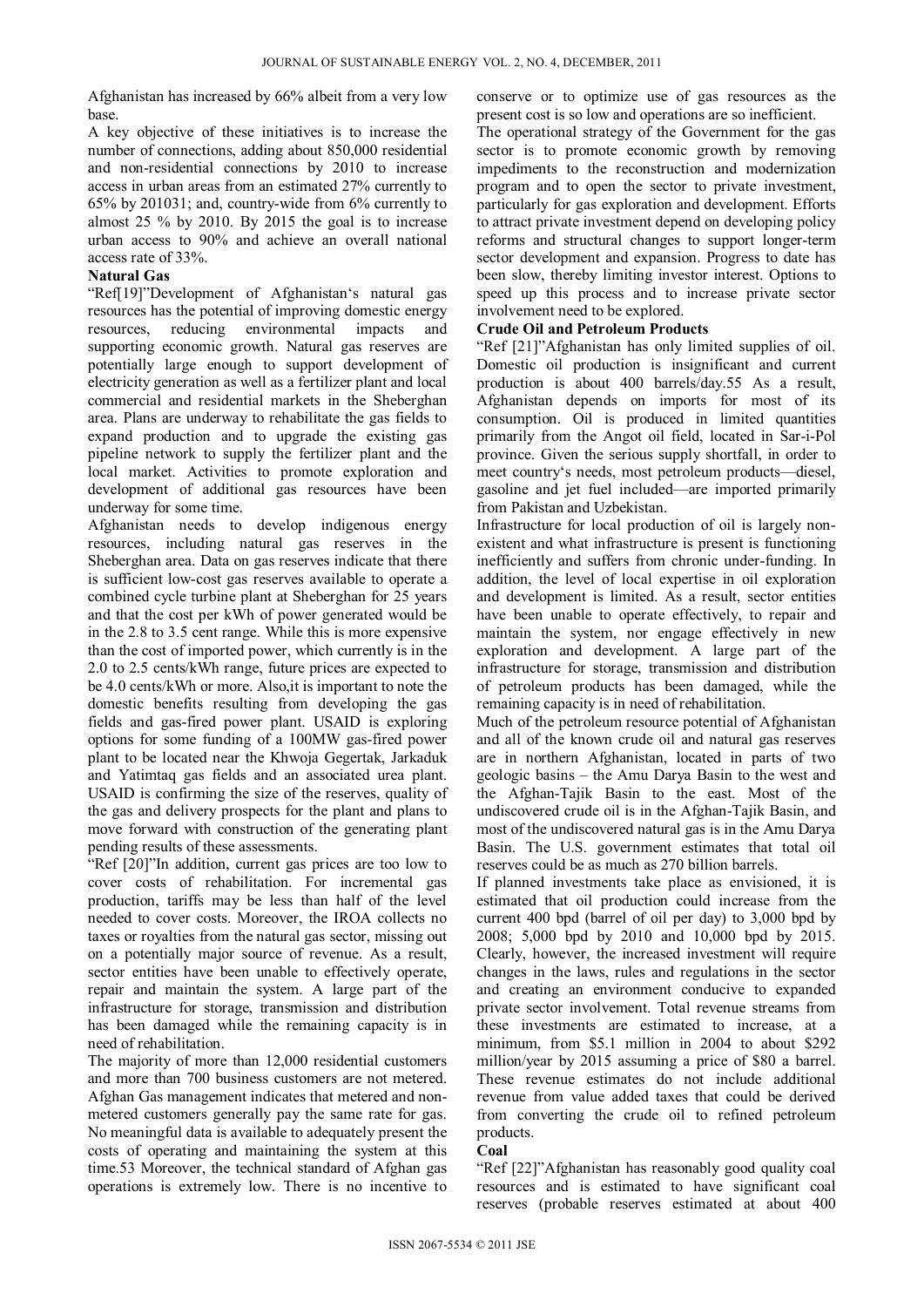million tons), most of which are located in the northern part of the country in the region between Herat and Badashkan58. Although Afghanistan produced over 100,000 short tons of coal annually as late as the early 1990s, production had fallen to only around 1,000 short tons in 2000.

The primary coal resources in Afghanistan occur in the Katawaz Basin south and west of Kabul. Prospective economically viable coal deposits are found in four coal districts: Karkar, Ishpushta, Dara-i-Suf, and Chalow. However, the real extent of coal deposits in the country is not known and there is an urgent need to assess the resource base.

Some current coal operations are taking place at Karkar and Ispushta mining districts. The literature indicates that Dara-i-Suf appears to have the greatest potential for significant reserves, estimated to be over 84 million tons. This coal is believed to be of coking grade with a high calorific value in the range of 7,000 kilocalories/kg. The mines at Kalich in the Ispushta district are active. Coal in these districts is extracted by either crude, inefficient, mechanized mining methods or by ―artesian methods. Current production from all operations is estimated to be about 110,000 short tons.

The existing industrial sized coal mines are marginal (if not out of operation) due to antiquated machinery and lack of maintenance and new investment. However, there is considerable small scale production. At present, the small scale mining sector, including coal is wholly unregulated and occupies large numbers of persons in difficult security, health, and environmental conditions. Moreover, coal demand and prices in urban centers have risen due to domestic energy needs during the winter months and also due to increasing industrial demand to fire construction bricks.

Development of coal and other mineral resources requires investments in excess of government abilities. Therefore the IROA s policy is to establish an enabling environment conducive to attracting and retaining investment by both private local and international groups. However, privatization and/or leasing of existing state owned mining enterprises to private groups is, at present, held up by the lack of adequate mining legislation and the need for a clear policy on sector development. Enabling legislation and a proper mineral concession system is needed to establish clear lines of authority and responsibility for the Government and for private developers.

"Ref [23]"To develop the coal sector and increase production to support new electricity generation, the Government needs to adopt appropriate policies and programs to stimulate private sector investment, rather than direct government investment in operations. To achieve these objectives internationally competitive mining legislation and fiscal measures are necessary. Afghanistan's coal sector requires immediate capital investment to support development of resources as well as for development of power plants that utilize coal for fuel.

# **Rural and Renewable Energy**

"Ref [24]"Due to the dispersed nature of the rural population, renewable energy offers the best solution for

electrification for the majority of Afghanistan's rural population that currently does not have access to electricity and has no real expectation of connection to the grid.

Most of Afghanistan's 25 million people have no access to modern forms of energy. Fuel wood accounts for an estimated 75% of total rural energy supplies. This is having an adverse impact on forests and watersheds. In addition, burning these fuels increases indoor air pollution, which adversely affects the health of women and children in particular.

Extreme poverty in rural areas also is related to lack of income earning opportunities. The productive use of electricity helps reduce poverty by providing alternative sources of livelihoods and increase educational and training opportunities. The remoteness of rural locations and the rough terrain make expansion of the electricity grid into these areas economically infeasible. Therefore, the application off-grid technologies to these areas including renewable energy resources are the primary focus of IROA activities.

The role of the IROA is to provide policy and regulatory frameworks to encourage and facilitate participation by the private sector and civil society in rural electrification and application of renewable energy technologies. Ultimate responsibility for renewable and rural electrification resides in the Ministry of Energy and Water (MEW), although other entities, particularly the MRRD and its program, NSP, CDCs, NGOs, and donors are active in rural development projects. MEW also is charged with establishing a renewable and rural energy policy in conformance with the development objectives of the IROA.

Hydropower, solar, wind and biomass offer the most potential to contribute to energy supply. Development, however, requires sound institutional and financial support, sustained commitment and a long-term development horizon. Use of renewable energy is beset by a number of factors, including high upfront costs,61 lack of suppliers, inadequate financing mechanisms, and weak institutional and technical capacity.

# **Afghanistan as Energy Transit Route**

"Ref [25]"Due to its location between the oil and natural gas reserves of the Caspian Basin and the Indian Ocean, Afghanistan has long been mentioned as a potential pipeline route, though in the near term, several obstacles will likely prevent Afghanistan from becoming an energy transit corridor. During the mid-1990s, Unocal had pursued a possible natural gas pipeline from Turkmenistan's Dauletabad-Donmez gas basin via Afghanistan to Pakistan, but pulled out after the U.S. missile strikes against Afghanistan in August 1998.

"Ref [23]"The Afghan government under President Karzai has tried to revive the Trans-Afghan Pipeline (TAP) plan, with periodic talks held between the governments of Afghanistan, Pakistan, and Turkmenistan on the issue, but little progress appears to have been made as of early June 2004 (despite the signature on December 9, 2003, of a protocol on the pipeline by the governments of Afghanistan, Pakistan and of Afghanistan, Pakistan and Turkmenistan). President Karzai has stated his belief that the project could generate \$100-\$300 million per year in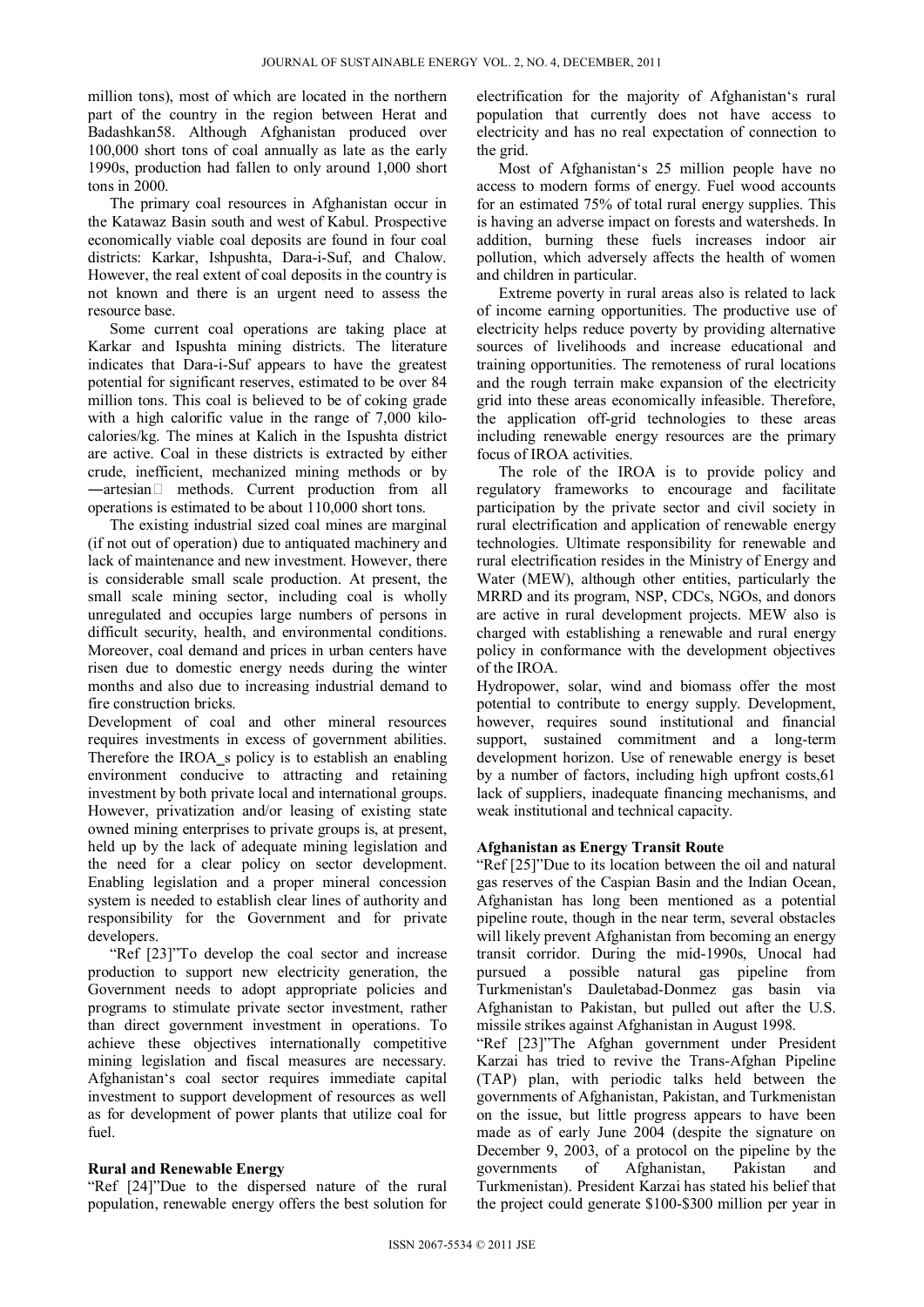transit fees for Afghanistan, while creating thousands of jobs in the country.

"Ref [24]"Afghanistan is well positioned to be a transit route for electricity produced in CAR countries and exported to South Asia, and perhaps eventually it might also become a net exporter of power produced from its own hydro, natural gas, and coal resources. Efforts are currently underway to increase electricity imports from Uzbekistan, Tajikistan, Turkmenistan and Iran and to upgrade cross-border transmission links

"Ref [25]"Given the obstacles to development of a natural gas pipeline across Afghanistan, it seems unlikely that such an idea will make any progress in the near future, and no major Western companies have expressed interest in reviving the project. The security situation in Afghanistan remains an obvious problem, while tensions between India and Pakistan make it unlikely that such a pipeline could be extended into India and its large (and growing) gas market. Financial problems in the utility sector in India, which would be the major consumer of the natural gas, also could pose a problem for construction of the TAP line. Finally, the pipeline's \$2.5- \$3.5 billion estimated cost poses a significant obstacle to its construction.

## **V. Conclusion and Recommendations**

The above energy resources and the measures to improve it have provided a base for better planning and management of this sector. However in order to implement these measures there is some cutting issues which should be kept in mind. These include the environment, counter narcotics, anti-corruption, gender and regional cooperation in addition to capacity building. Capital investment in energy is rising rapidly attesting to the efforts to the Islamic Republic of Afghanistan (IROA) and the donor community. At the same time though, the efficiency of energy operations is not increasing. If left unchecked, much of the investment that is being made will be wasted. Post-conflict efforts by the Islamic Republic of Afghanistan (IROA) and international donors to date have focused on expanding the availability of energy resources throughout the country. Particular emphasis has been on expanding and rehabilitating the electricity sector in the major economic hubs of the country and providing basic service in rural areas. Efforts also have been taken to improve the supply of natural gas, increase availability of hydro-electric generation, rehabilitate and expand electricity and natural gas transmission and distribution systems, develop renewable energy resources in rural and remote areas and improve the capability of energy sector institutions. According to the findings, undiscovered petroleum resources in northern Afghanistan range from 3.6 to 36.5 trillion cubic feet (TCF) of natural gas, with a mean of 15.7 TCF. Estimates of oil range from 0.4 to 3.6 billion barrels (BBO), with a mean of 1.6 BB0. Estimates for natural gas liquids range from 126 to 1,325 million barrels (MMB) with a mean of 562 MMB. These estimates represent an 18-fold increase in the country's potential oil resources, and more than triple the natural gas resources.

Focusing on policies and projects that improve the operating efficiency of energy production It strives to get the most energy delivered for the minimum environmental impact. For example, reducing technical losses or cogeneration Years of neglect cannot be overcome until the Afghanistan government has the capability to recover costs, expand its capabilities, and conduct operations and maintenance of the energy sector. The energy sector directly tackles corruption in several ways. One of the most important measures for reducing corruption is limiting the role or influence of Government. In energy, we are promoting increased private sector participation; we are reducing the role of Government. Additionally, in SOE's, such as DABM, we introduced loss reduction programs that are targeted at finding and deploying ways of controlling corruption. Furthermore, increasing private investment in the energy sector requires rule-of-law and increased transparency and accountability; thereby indirectly strengthening anticorruption, and anti-narcotics measures. Finally, the introduction of a multi-sector regulator outside the concerned ministries and under the Ministry of Economy will provide greater oversight.

The most important areas furthering regional cooperation include expansion of energy trade by upgrading electricity transmission ties with Central Asian countries and exploring options for transport of electricity and natural gas through Afghanistan for regional supply.

Finally, the major emphasis within the Energy Sector Strategy placed on institutional strengthening and capacity building—and on institutional reform, such as consolidating authority over rural electrification and rural energy projects and separating policymaking from regulatory authority—will result in fostering a professional, open environment and increase opportunities for participation in energy sector activities on behalf customers and other stakeholders.

# **VI. ACKNOWLEDGEMENTS**

This work would have not been possible without the online support of Dr. Barnett Rubin, Director of CIC, New York University, USA. I would like to express my gratitude for efficient help and kindness of Dr. Omar Zakhilwal, senior advisor to the Ministry of Rural Rehabilitation and Development of Afghanistan. I am grateful to Prof. Najibullah Safdari for his kindly comments about the study. I am also indebted to many colleagues and locals in Kabul, Bamiyan, Parwan, and Herat provinces, who have generously provided us with guidance, logistical support and encouragement throughout this work.

The Afghanistan Center for Policy and Development Studies has facilitated and supported this research study in Afghanistan. The Kabul Polytechnic Institute and the Herat University in Afghanistan have provided local support and research facilities. The Department of Geological Survey of the Ministry of Mines and Industry of Afghanistan has kindly provided permission to access the pertaining archive information on the previous work. I am grateful to the AIMS office of the UNDP Kabul, for generously providing the graphical maps of Central and Western Afghanistan to this study.